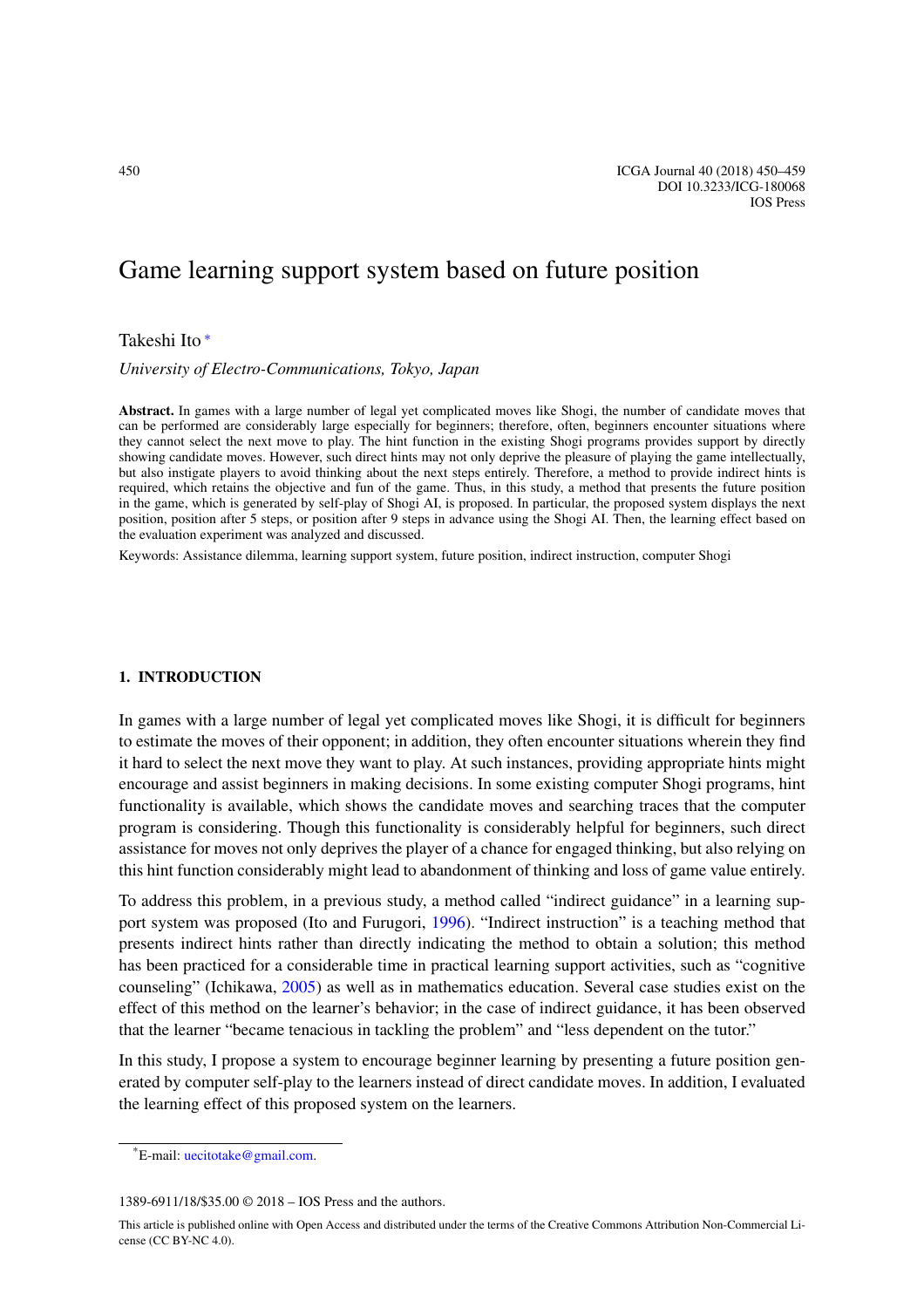#### **2. RELATED WORKS**

In recent years, several studies have been conducted on computer-based learning support systems, which has seen increasing interest among researchers. In particular, Miwa et al. developed a system that presents learners with arbitrary levels of support methods for the problem-solving task of six disks of the "Tower of Hanoi"; they conducted experiments to evaluate the learning effect of each level of support (Miwa et al., [2012\)](#page-9-0). As concrete support levels, they prepared four levels of support: display the state after the next move (1 move group), display the state after five moves (5 moves group), display the state after nine moves (9 moves group), and display no moves (none group). In their experiment, after explaining the use of their system to the experiment participants, in the learning phase, they divided the subjects into condition groups based on the four levels of support; then, the subjects were allowed to use the system for 40 minutes to solve the problem at hand. Subsequently, as a posttest, all the participants in the experiment were asked to solve the problem without support. Then, the solution efficiency (actual number of steps */* minimum number of steps) and the time per move were analyzed. Based on their analyses, the grades during the learning phase followed the trend "1 move group *>* 5 moves group *>* 9 moves group *>* none group," while the grades after learning followed the trend "9 moves group  $> 5$  moves group  $>$  none group  $> 1$  move group." These results indicate that the learning effect was the least in the case of the "1 move group," which represented the most direct support. Thus, based on this study, the problem that human motivation for learning and the learning itself are obstructed by excessive computer-based support is observed; this problem is referred to as the "assistance dilemma problem" (Koedinger and Aleven, [2007](#page-9-1)).

Considering the effect of computer-based support in the case of human learning, it will be useful to investigate the increase in the performance of a person without computer-based support and clarify the level of computer-based support useful for human learning. In the cases where it is difficult for humans to solve problems on their own, it is necessary to provide appropriate levels of support; however, it is better to restrict assistance as these problems become solvable with subsequent steps; in particular, balancing computer-based support is an important problem. In the experiment conducted by Miwa et al., it was observed that support in the case of the "9 moves group" was most appropriate among the abovementioned four levels of support.

Mizuno and colleague that took over this study, conducted two experiments on assistance dilemmas using a game of Othello (Mizuno et al., [2017\)](#page-9-2). In the first experiment, they investigated the relationship between degree of support and learning effect in short-term learning. In this experiment, they prepared three support conditions such as "no support" which do not support, "best move" to suggest the best move generated by computer and "three candidates" to suggest two random legal moves and a best move generated by computer. They made the subjects to play 12 matches, and examined the results of the competition (learning phase) and the grades of the post test after the competition. For the grade evaluation, they analyzed with average response time per a move and dominance rate on board (number of player's stone/total number of stones). As the result, in the learning phase, in the "best move", the average time per move was the shortest and the dominance rate was the highest, whereas between the "no support" and the "three candidates" there was no significant difference. In the post test, no significant difference was found between the three conditions.

In their second experiment, the learning period was extended to 2 weeks and the support levels were limited to two: "no support" and "best move." Based on the results of the second experiment, in the learning phase, the "best move" group had the shortest average time per move among the two with a high dominance rate on the board. However, in the posttest, the "no support" group showed a higher dominance rate than the "best move" group. Thus, the results of these experiments suggest that direct assistance by providing the best move may inhibit learning.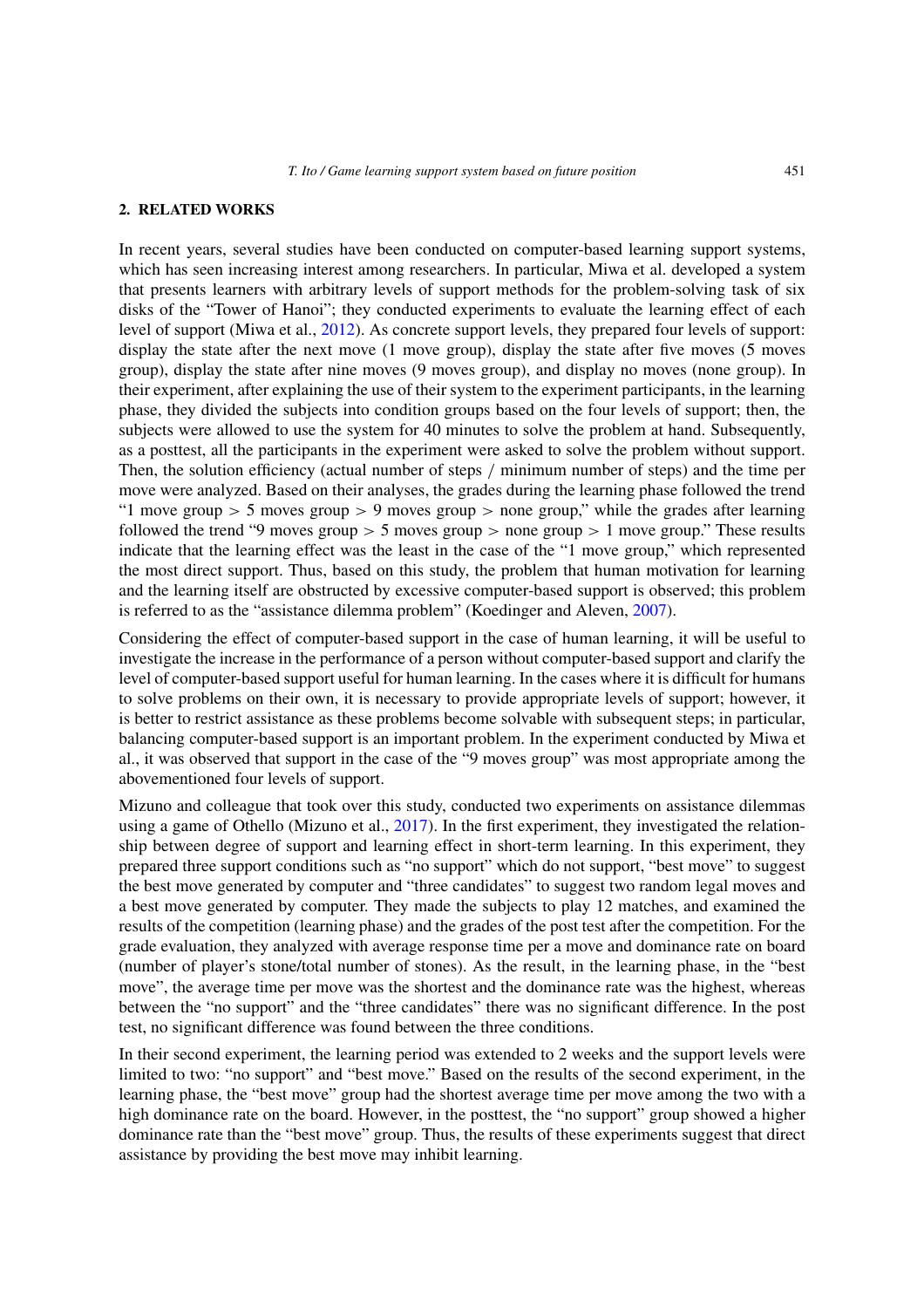This type of assistance dilemma is graphically represented in Fig. [1.](#page-2-0) In the figure, the stronger the strength of support, the higher the grades in the learning phase; however, a considerably strong support hinders learning, nevertheless if the support is too weak, it makes learning difficult. Therefore, it can be deduced that moderate support encourages learning.



<span id="page-2-0"></span>Fig. 1. Relationship between strength of support and learning effect.

However, experiments based on games like Othello do not indicate learning differences in the case of detailed support; in addition, they cannot be used to obtain new findings on better support levels. Therefore, in this study, a method of adjusting the support level based on the future steps in the case of Shogi is proposed. Furthermore, the effect of the support levels on learning is verified.

## **3. PROPOSED SYSTEM**

#### 3.1. Design policy

In this study, the game of Shogi is considered because of a more extensive problem-solving space than in the cases of Tower of Hanoi and Othello. In Shogi, Ito et al. observed that "read-ahead" is important from the perspective of cognitive science (Ito et al., [2004](#page-9-3); Takahashi et al., [2011](#page-9-4)). "Readahead" means thinking the positions after several moves. Therefore, to support learning in the case of Shogi, I believe that it is important to support the ability of read-ahead. In this study, the use of computer-based support showing future phases of several moves as in the previously introduced research for "Towers of Hanoi" is proposed.

However, in Shogi, because there is no unique procedure for the next appropriate step (i.e., shortest procedure) like in the case of games like the Towers of Hanoi, it is possible to only present one computer-generated virtual future position by a computer that is stronger than the players. Nevertheless, for beginners, I believe this would be helpful to support learning.

In particular, a system was developed that presents future positions after 1 move, after 5 moves, and after 9 moves, which were generated by allowing the computer to play against itself. In all, programs for four conditions were prepared including a condition with no move presentation.

## 3.2. Outline

Figure [2](#page-3-0) shows the outline of the proposed system. In the GUI of the proposed, both the game and future positions are displayed. The game is played with an independent game artificial intelligence (AI). As a hint, the future position is presented in the game, which is generated by sending the current position to another AI, then, implementing self-play between the AIs.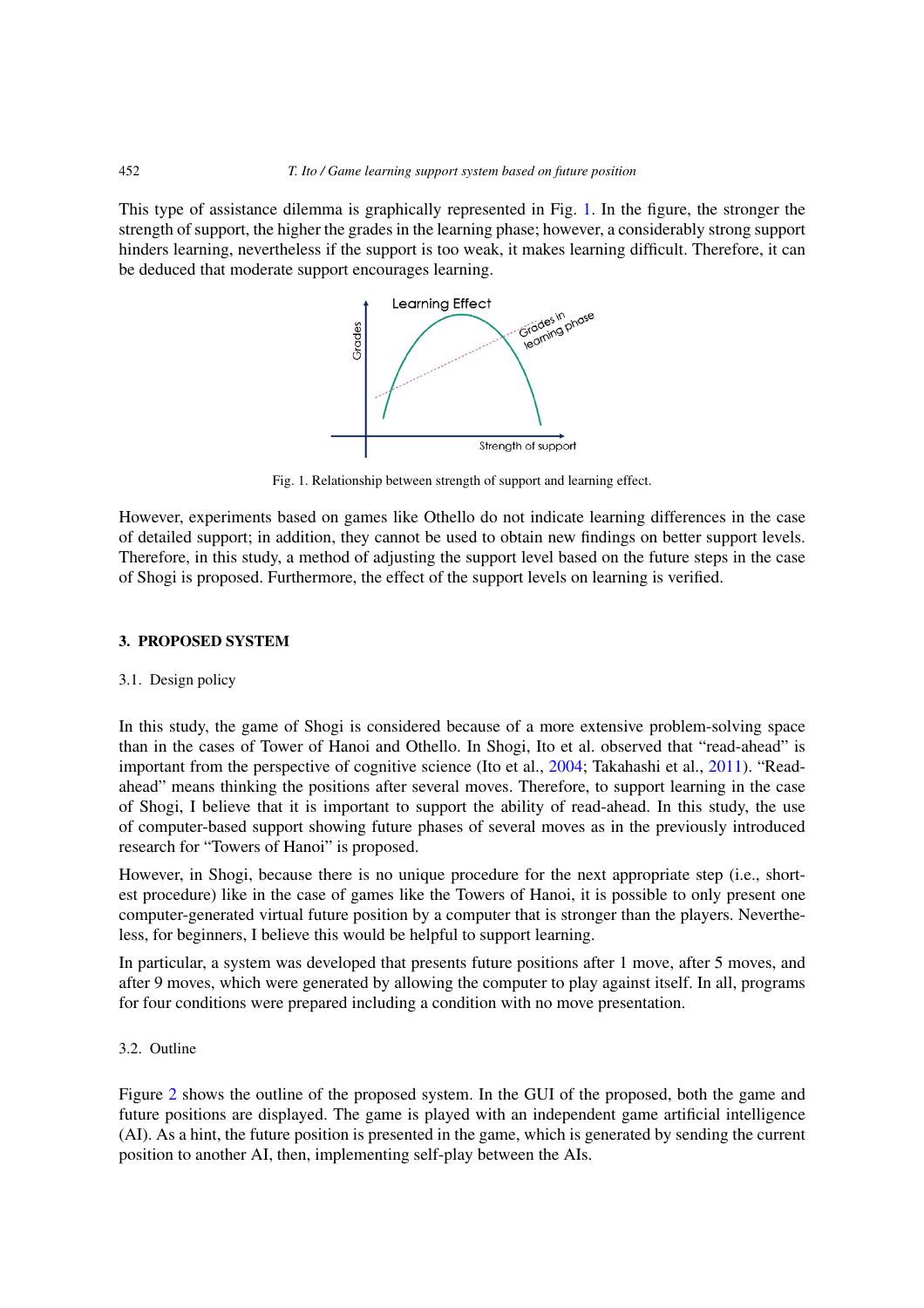*T. Ito / Game learning support system based on future position* 453



<span id="page-3-0"></span>Fig. 2. Outline of the proposed system.

## 3.3. Game AI for the current game

As game AI for the current game, Bonanza 6.0 was used (Takahashi et al., [2011](#page-9-4)). Because the proposed support system is intended for amateur players, the strength of AI was adjusted by limiting the search depth to 1. Aside from limiting the depth, in order to avoid the selection of the same move at all instances, the opening book is used.

3.4. Future position generator

In this study, the future positions after 1 move, 5 moves, and 9 moves were shown to the players. In the game, the search depth for generating the future positions was set to 5 to ensure thinking time not requiring much time to display while being sufficiently strong.

In the case of the future position generator, a hint command was developed that allows the Bonanza system to self-play and output the position after N moves. With the hint command, for example, by entering an arbitrary numerical value as in the case of "Hint 5," the moves after the input numerical value, and the Nth move and the future position are output to the user. After outputting the future position, the future position generator reads the game record for the position before proceeding, so that it can return to the original position.

3.5. GUI

For the GUI, aside from the displayed normal game screen, parts for inputting the hint command to "sikou.dll" associated with Bonanza as well as for "Future Board" generated using "sikou.dll" are included; the latter displays the image of the future position output by Bonanza. For example, as shown in Fig. [3,](#page-4-0) it is possible to obtain the position after 9 moves after the current position by entering hint 9.

## **4. EVALUATION EXPERIMENT**

#### 4.1. Purpose

In my experiment, based on the concept of assistance dilemma, the appropriate support balance using the future position in the case of Shogi is examined. To this end, experimental participants used the proposed system, which, as previously mentioned, presents three support cases, including "1 move," "5 moves," and "9 moves," as well as those with the "no support" case for the future position; the difference in learning effects between these conditions is then analyzed.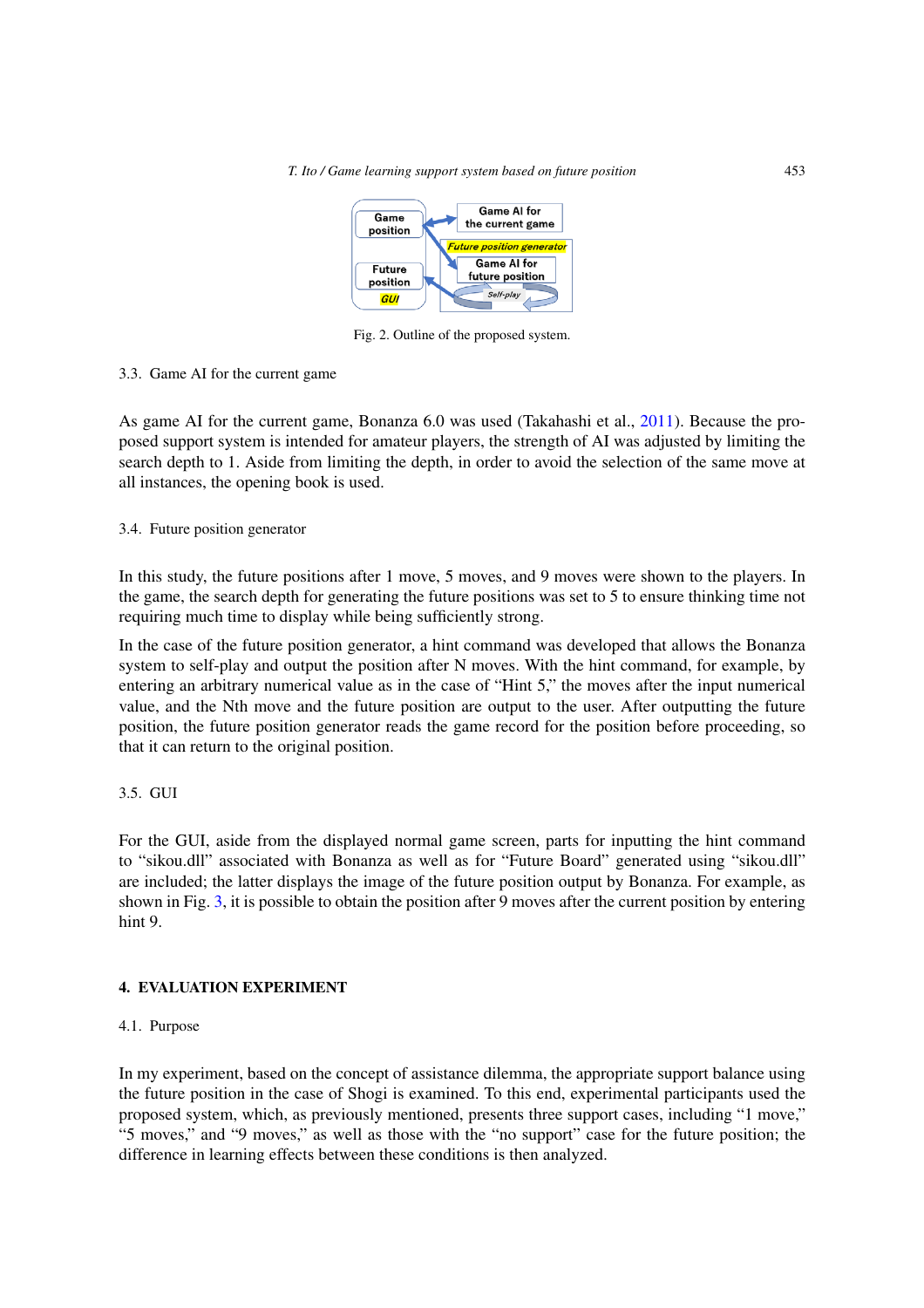

<span id="page-4-0"></span>Fig. 3. Example of future board after 9 moves from the initial position.

It is believed that the "1 move" case will provide lesser support in the order of excessive support, followed by "5 moves," "9 moves," and "no support." As a hypothesis, it is assumed that the "1 move" case provides excessive support, and therefore, the learning effect declines; in contrast, appropriate learning effects are observed in the case of "5 moves" or "9 moves"; furthermore, in the case of "no support," learning among participants is hampered. To verify this hypothesis, I planned the experiment as follows.

#### 4.2. Subjects

Before my experiment, a total of 35 people, including 32 university students who are not skilled in Shogi and 3 people from the general public, participated in the pre-questionnaire. Of these, a total of 16 people were selected to participate in the experiment. People who participated in the experiment till the end are treated as subjects in the study.

#### 4.3. Procedure

This procedure for my experiment was as follows.

- 1. Pre-questionnaire before the experiment.
- 2. Pre-test before learning.
- 3. Learning phase lasting 3 days.
- 4. Questionnaire.
- 5. Posttest after learning.

#### 4.4. Pre-questionnaire

The preliminary survey guidance was sent to individuals who were interested in the experiment via email before the experiment was conducted; the survey was a form that was to be filled online.

Through the pre-questionnaire, not only was the intention of participating in this experiment confirmed for individuals, but also knowledge of Shogi was measured by including questions regarding piece movements, Shogi rule details, and typical formations for attack or defense. The individuals who did not know about piece movements were judged as not suitable for this experiment and did not participate in the experiment. In contrast, individuals with the amateur kyu-level were allowed to participate.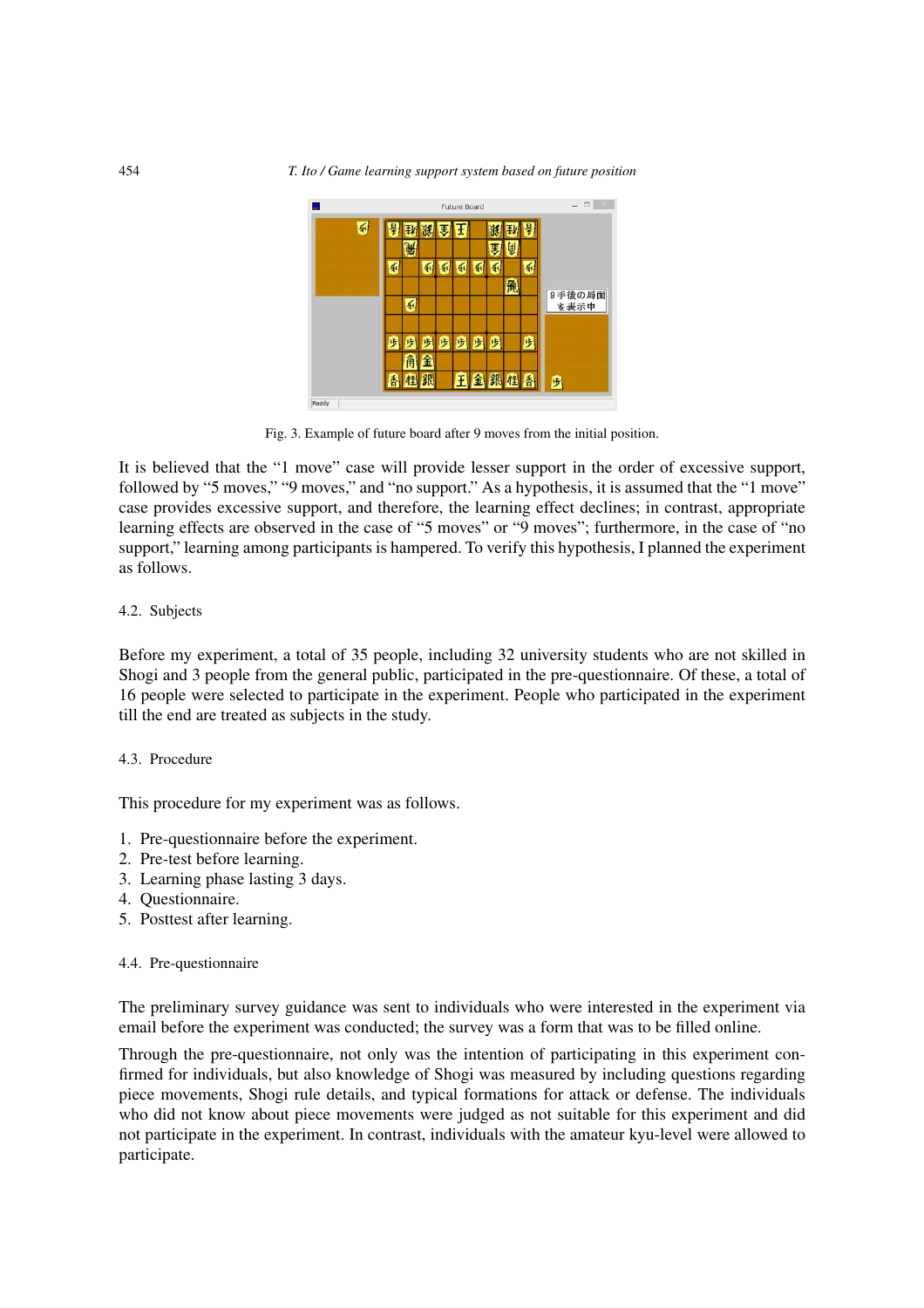#### 4.5. Pre-test before learning

After the pre-questionnaire, individuals who wished to participate in the experiment were emailed a guide of pre-test before learning. Before answering the pretest, the participants were asked to play "Ham Shogi" for beginners on a game website, and were asked to note their ability using the "Ham Shogi level" and declare it (Shogi, [2018\)](#page-8-2). This was done to acclimatize the participants to playing the game before playing the computer-based Shogi game. The self-declaration varied between "I can win mostly with a handicap of two pieces" and "There is a time when I cannot win against the bare king." Based on these declarations, even the strongest participant was judged as an amateur kyu-level player.

Then, the correct answer rate was evaluated by asking the participants to answer 20 problems online; these next move problems included six choices for amateur beginners. This test was scored with 100 points per 5 points per question. In addition, all problems were supported by a sufficiently strong computer Shogi program. It was confirmed that there is a sufficient evaluation value difference between performing the best move of each problem and the other candidate moves, i.e., that is, the best move is the problem of becoming almost the only one answer.

In addition to the abovementioned six choices, an option of "cannot solve" was included for the next move problems; thus, in all, there were 7 choices. Because the subjects in my experiment are beginners, they are not only presented with the direction of the moves, but also the choices with arrows on the board. Furthermore, though the subjects were instructed to respond within 1 or 2 minutes for each problem, but no restriction was placed on the response time.

## 4.6. Learning phase

The participating candidates who responded to the pretest were provided the Shogi software with support of "1 move," "5 moves," "9 moves," as well as "no support. The participants were instructed to play the game for about two hours per day. Based on the results of the pre-questionnaire and pretest, the participants were allocated to each condition so that the obtained grades were not biased. Along with the Shogi software, instruction manuals describing the experimental procedure and steps to use the system were distributed, which the participants were instructed to read. After playing the game for 2 hours a day, the participants were asked to report the game time of the day, and number of games played, including the wins and losses; this game record was to be sent via e-mail. All subjects had to perform these steps for a total of 3 days.

## 4.7. System display

The example of my game display is shown in Fig. [4.](#page-6-0) In the figure, the display for "5 move" support at the start of the game is displayed. The image on the right-hand side is the game window, whereas the image on the left-hand side is the support window. The users proceed with the game taking reference from the left-hand side window.

#### 4.8. Questionnaire and posttest

On the third day, a questionnaire and posttest invitation was sent to those subjects who completed the requirements of the study.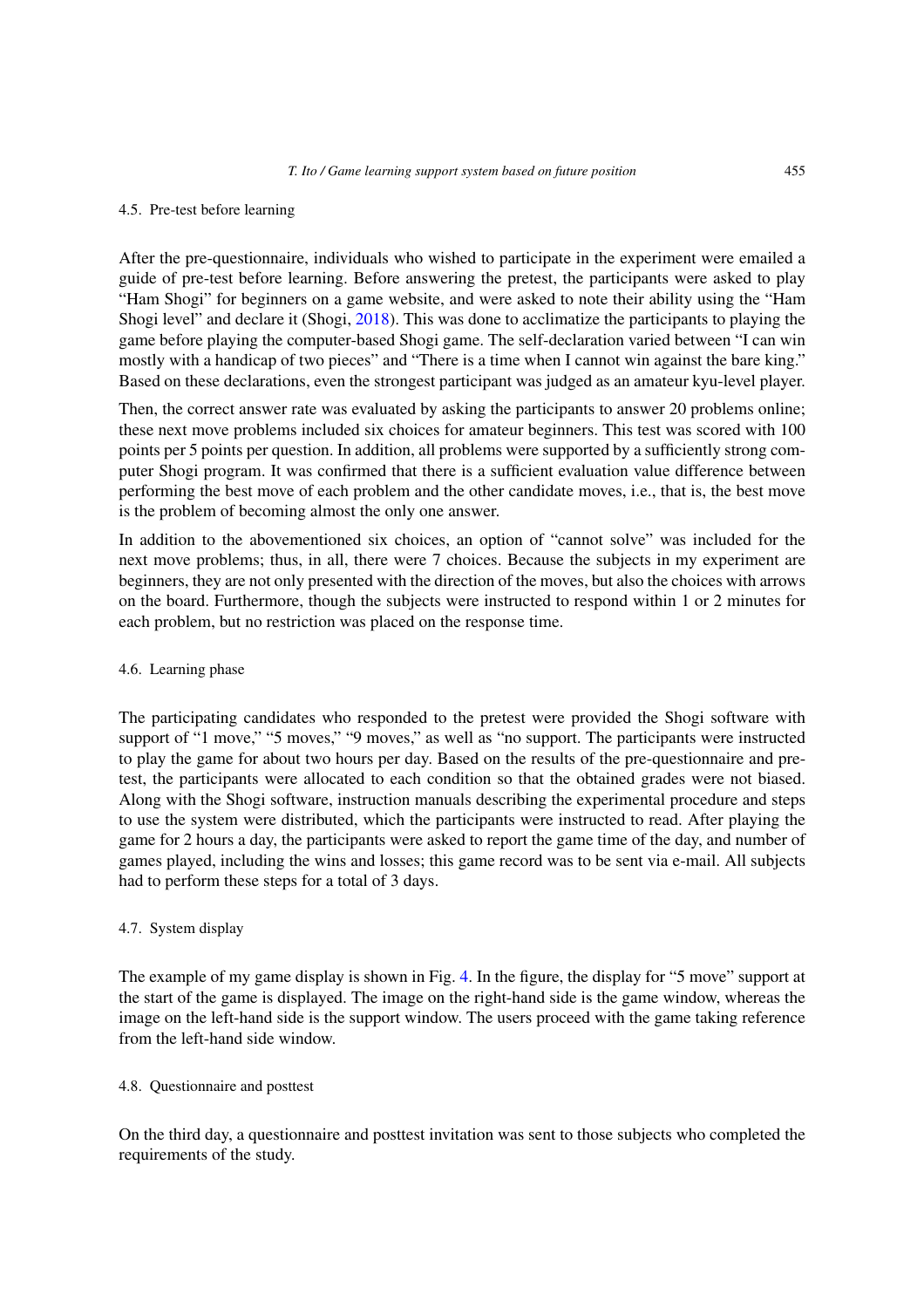

<span id="page-6-0"></span>Fig. 4. Example of display for "5 move" support at the start of a game.

In the questionnaire, subjects with support had questions on the "Future Board," whereas subjects without support were asked questions regarding the support they would have liked to receive to assist them in learning.

After answering the questionnaire form, to the participants then answered the online posttest form. The posttest included the same 20 problems that were part of the pre-test; however, the problem presentation order was randomly changed. The subjects were instructed to answer the problems in about one minute or two per problem in the same manner as in the pretest.

#### 4.9. Results

From the results obtained from the 16 people, the results of 3 people (who answered 20 questions in less than 3 minutes) with considerably short pre-test and posttest response times could not be trusted and were excluded. Thus, the results of the remaining 13 people were considered.

There were 20 subjects who participated in the pre-test; however, there were 7 participants who did not complete the experiment until the end or did not provide reliable results in the posttest.

Thus, as listed in Table [1,](#page-6-1) considering the average score of the test only in the case of the pretest there were slight variations among the conditions.

<span id="page-6-1"></span>

| Support | <b>Average</b> | Number of subjects |
|---------|----------------|--------------------|
| 1 move  | 40             |                    |
| 5 moves | 41.67          |                    |
| 9 moves | 43.33          |                    |
| none    | 37.5           |                    |

Table 1 Average score of the pre-test and number of participants for each condition

Figure [5](#page-7-0) shows the total number of games and winning rate for the 3 days in the learning phase. From the figure, it can be seen that the "1 move" support has the highest winning rate and the winning rate decreases in the order of "5 moves" > "9 moves" > "no support." In contrast, the total number of games increased in the order of "1 move" *<* "5 moves *<* "9 moves" *<* "no support."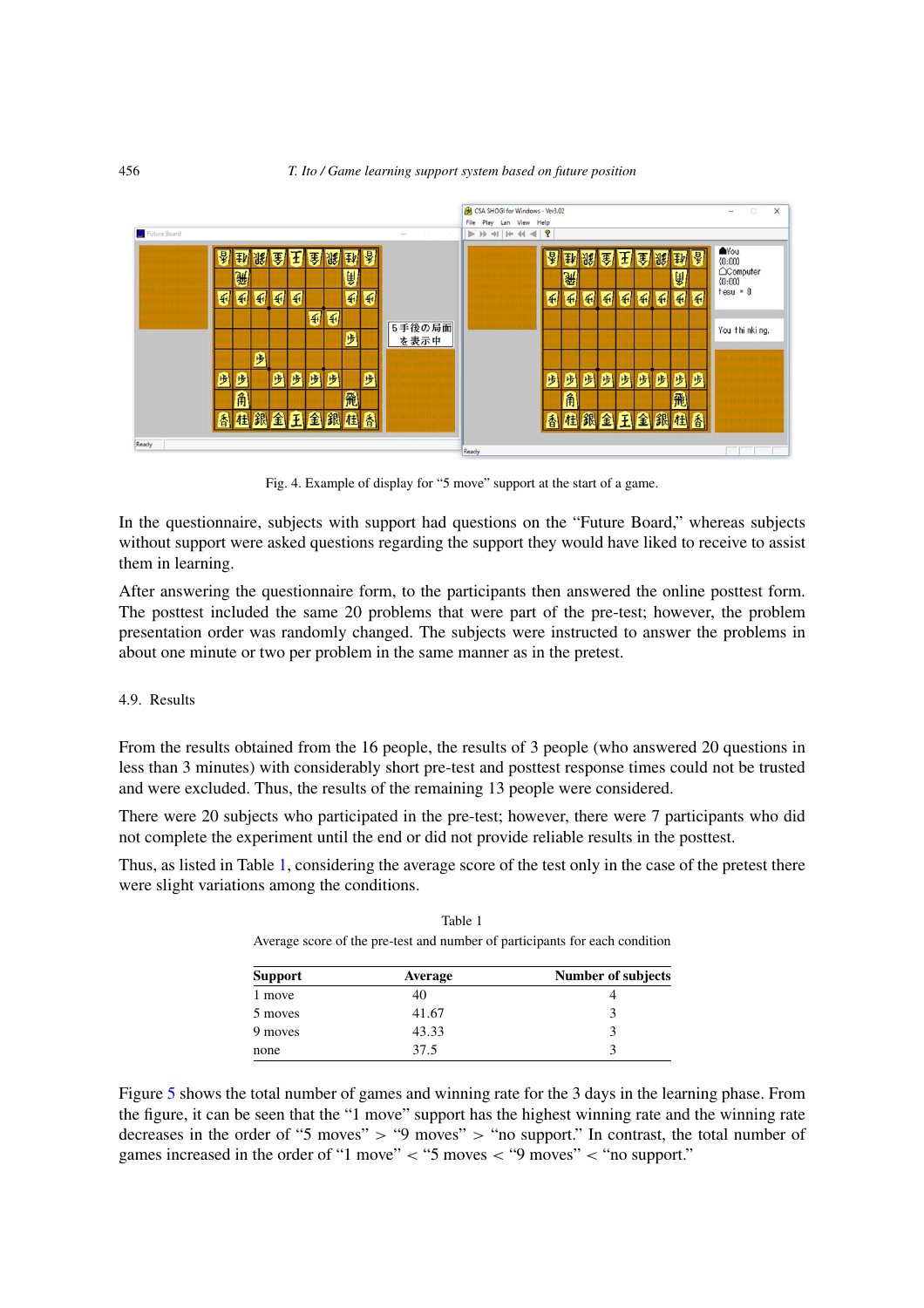*T. Ito / Game learning support system based on future position* 457



<span id="page-7-0"></span>Fig. 5. Total number of games and average wining rate in the learning phase.

The average scores of the pre-test and post-test are shown in Fig. [6.](#page-7-1) Because the number of subjects is small, there was no significant difference between the average scores of the pretest and posttest, but improvements in grades were observed in order of "9 moves" > "no support" > "5 moves" > "1 move."



<span id="page-7-1"></span>Fig. 6. Average scores before and after learning for support and difference.

In the questionnaire administered to the subjects with support, the result of the 5-step evaluation of the question concerning the feeling on using the "Future Board" was divided into "subjects who increased grades" and "subjects with decreased or unchanged grades" These results are shown in Fig. [7.](#page-7-2) The subjects who had increased grades selected "Easy to understand display," "Helpful for next move," and "Useful for learning" in their evaluations.



<span id="page-7-2"></span>Fig. 7. Questionnaire results for "Future Board".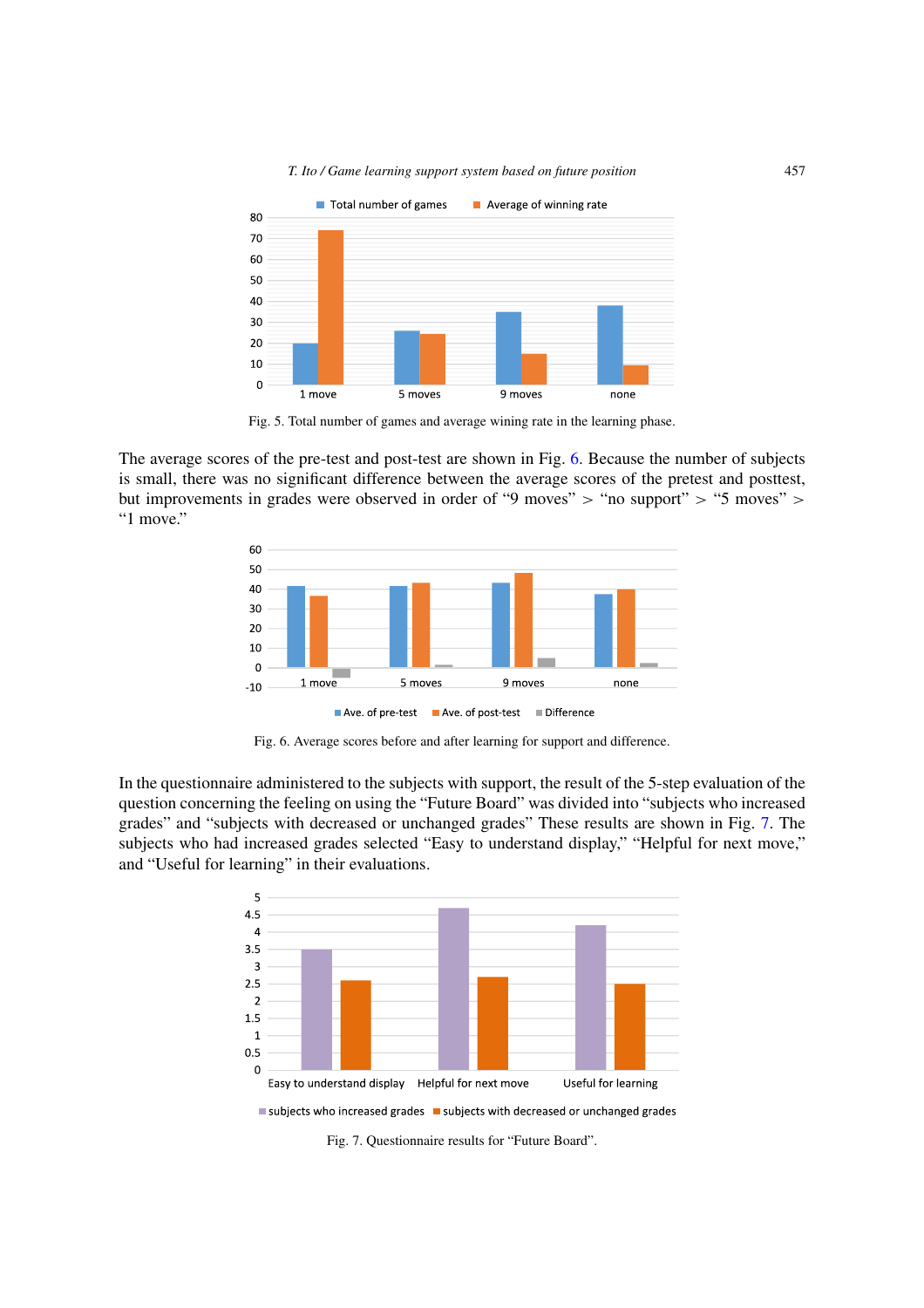4.10. Discussion

From Fig. [5,](#page-7-0) it is clear that the winning rate was in the order of "1 move" *>* "5 moves" *>* "9 moves" *>* "no support." so it indicated to express the original thickness of support as planned. In particular, because the winning rate of "1 move" was considerably high, it indicates that the "1 move" support is quite profound.

Furthermore, based on Fig. [6,](#page-7-1) owing to the small number of participants, although a significant difference is not observed, there is a tendency that the score decrease in the case of the "1 move" support; it is believed that the attenuation of the learning effect may have occurred due to excessive assistance. Moreover, because the growth of the results was the largest in the case of the "9 moves" support, it was suggested that there is a possibility of obtaining a high learning effect by presenting a suitable level for the future position.

From Fig. [7,](#page-7-2) it is clear that the experiment participants who had improved scores showed more favorable evaluation of the support provided by my system. Therefore, it might be assumed that the appropriate understanding of the support contents may be related to the increase in the scores.

# **5. CONCLUSION**

In this study, a new learning support method called "Future Position" with participants playing Shogi is proposed. As in the previous works, the attenuation of the learning effect with excessive support was observed. In addition, my analysis results showed the possibility of obtaining a high learning effect by providing an appropriate level of support using my method.

In my verification experiment, the number of subjects was not sufficient to observe significant differences. Therefore, as future work, I will continue quantitative analysis of the proposed system by increasing the number of subjects and conducting experiments.

## **ACKNOWLEDGEMENTS**

I would like to thank Kobayashi Hiroki for assisting me in the development of the system and the conducting the experiments in this research. In addition, I would like to thank everyone who participated in the experiment.

# **REFERENCES**

Bonanza – The Computer Shogi Program. Available at: [http://www.geocities.jp/bonanza\\_shogi/](http://www.geocities.jp/bonanza_shogi/) (last accessed date: May 31, 2018).

<span id="page-8-2"></span>Hamu Shogi. Available at: <http://www.hozo.biz/shogi/> (last accessed date: May 31, 2018).

<span id="page-8-1"></span>Ichikawa, S. (2005). Cognitive counseling to improve students' metacognition and cognitive skills. In *Applied Developmental Psychology: Theory, Practice, and Research from Japan* (Chapter 4, pp. 67– 88).

<span id="page-8-0"></span>Ito, T. & Furugori, T. (1996). An effect of self-monitoring on learning process. In *A CAI System for Independent Learning, IPSJ-CIG-CE, 93-CE-041* (pp. 49–56). (In Japanese.)